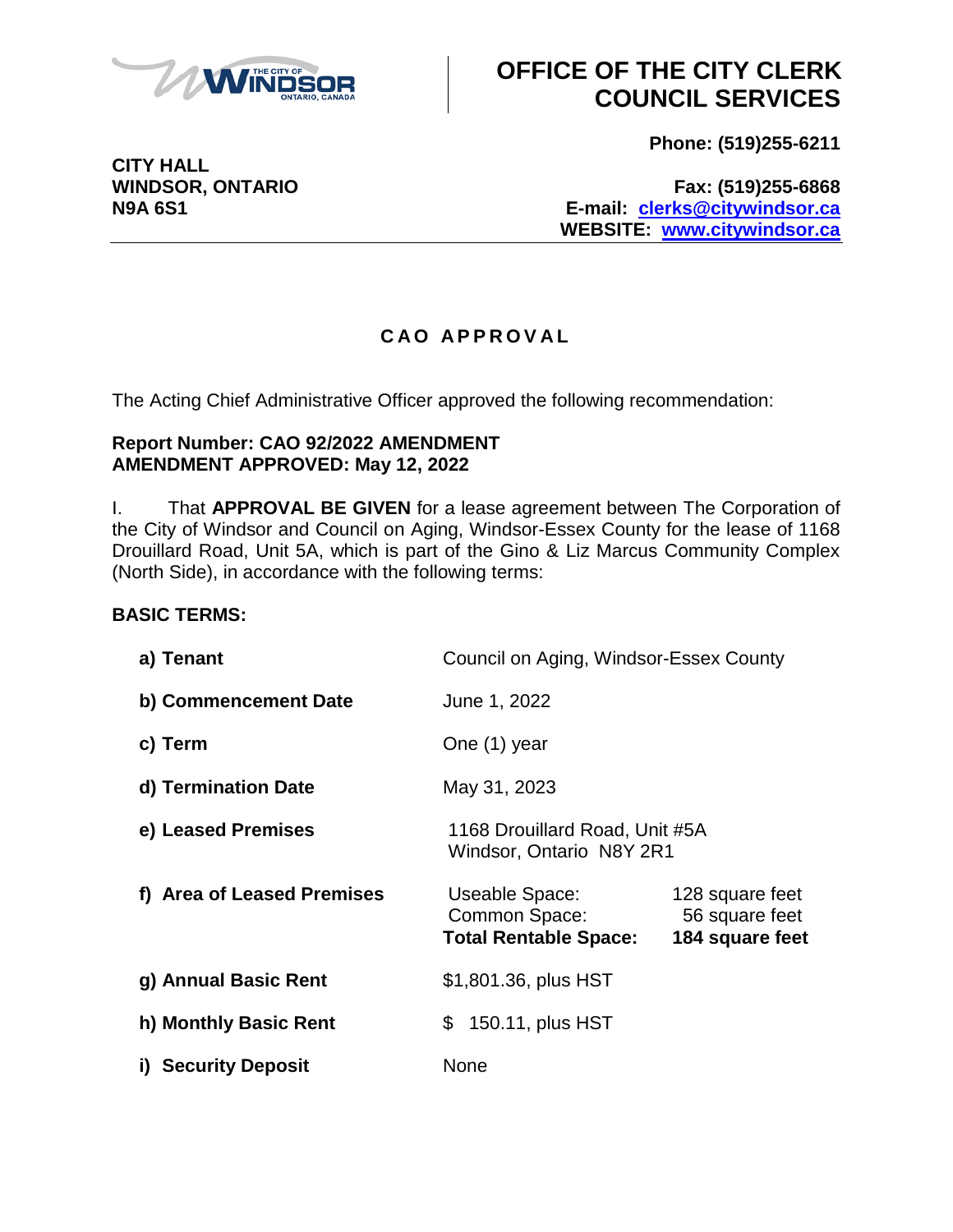

without limitation, any masking requirements,

**Phone: (519)255-6211**

**CITY HALL**

**WINDSOR, ONTARIO Fax: (519)255-6868 N9A 6S1 E-mail: [clerks@citywindsor.ca](mailto:clerks@citywindsor.ca) WEBSITE: [www.citywindsor.ca](http://www.citywindsor.ca/)**

| j) Land Taxes          | Included in gross rent                                                                                                                                                                                                                                                                                                                                                                                        |  |
|------------------------|---------------------------------------------------------------------------------------------------------------------------------------------------------------------------------------------------------------------------------------------------------------------------------------------------------------------------------------------------------------------------------------------------------------|--|
| k) Utilities           | Included in gross rent                                                                                                                                                                                                                                                                                                                                                                                        |  |
| I) Permitted Use       | <b>Office / Meeting Space</b>                                                                                                                                                                                                                                                                                                                                                                                 |  |
| m)Insurance            | <b>General Liability Insurance</b><br>Minimum Limit \$2,000,000<br>Tenant's Legal Liability Insurance<br>Minimum Limit \$300,000<br>The Corporation of the City of Windsor to be<br>listed as an additional insured, include cross<br>liability and 30 days' notice of cancellation                                                                                                                           |  |
| n) Overholding Rental  | \$300.23, per month, plus HST                                                                                                                                                                                                                                                                                                                                                                                 |  |
| o) Renewal             | One (1) year option to renew upon mutual<br>consent and on the same terms and conditions,<br>save and except rent                                                                                                                                                                                                                                                                                             |  |
| p) Guarantor           | <b>None</b>                                                                                                                                                                                                                                                                                                                                                                                                   |  |
| q) Special Provisions: | Tenant shall comply with the most up-to-date<br>regulations in place under the Emergency<br>Management and Civil Protection Act, as<br>amended from time to time, regardless of the<br>frequency of such amendments. Tenant shall<br>also comply with any guidelines and best<br>practices issued by the Province of Ontario or<br>any other governing body in relation to limiting<br>the spread of COVID-19 |  |
|                        | acknowledges<br>Tenant<br>and<br>assumes<br>responsibility for complying with the Reopening<br>Ontario (A Flexible Response to COVID-19)<br>Act, 2020, S.O. 2020, c. 17, as may be<br>amended from time to time, and all regulations,<br>rules, and orders issued thereunder, including,                                                                                                                      |  |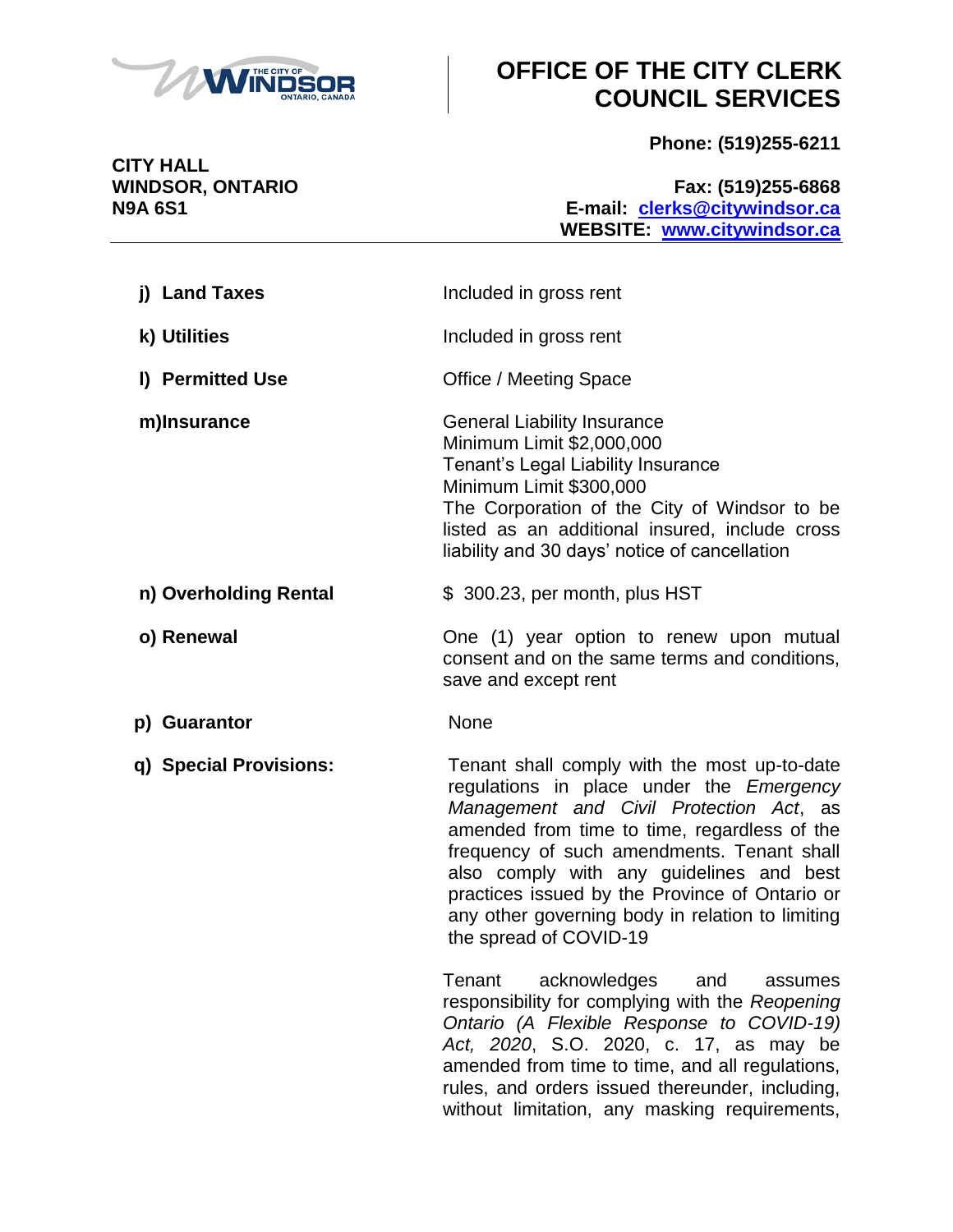

**Phone: (519)255-6211**

**CITY HALL**

**WINDSOR, ONTARIO Fax: (519)255-6868 N9A 6S1 E-mail: [clerks@citywindsor.ca](mailto:clerks@citywindsor.ca) WEBSITE: [www.citywindsor.ca](http://www.citywindsor.ca/)**

> physical distancing requirements, capacity limits, and proof of vaccination requirements (the "**COVID Rules**"). Tenant further agrees to indemnify and hold harmless The Corporation of the City of Windsor from any and all liability, fines, loss, claims, demands, costs and expenses arising in any way from any failure to comply with the COVID Rules

> With respect to boardroom usage at the Gino and Liz Marcus Community Complex (North Side), Tenant is permitted to use the board room for no charge up to eight (8) times per calendar month

> Boardroom usage over and above eight (8) times per calendar month will be charged at the rate of \$10.00 per hour up to a maximum of \$50.00 per day

> Other than the boardroom, the current fee schedule approved by City Council applies to the rental of each room. Tenant is responsible for confirming rates with staff when booking rentals

II. That the Chief Administrative Officer and City Clerk **BE AUTHORIZED** to sign a Lease Agreement, to be satisfactory in form to the City Solicitor, in content to the Lease Administrator and the Executive Director of Recreation and Culture, and in financial content to the City Treasurer.

#### **Report Number: CAO 92/2022 Approved: April 11, 2022**

I. That **APPROVAL BE GIVEN** for a lease agreement between The Corporation of the City of Windsor and Council on Aging, Windsor-Essex County for the lease of 1168 Drouillard Road, Unit 5A, which is part of the Gino & Liz Marcus Community Complex (North Side), in accordance with the following terms: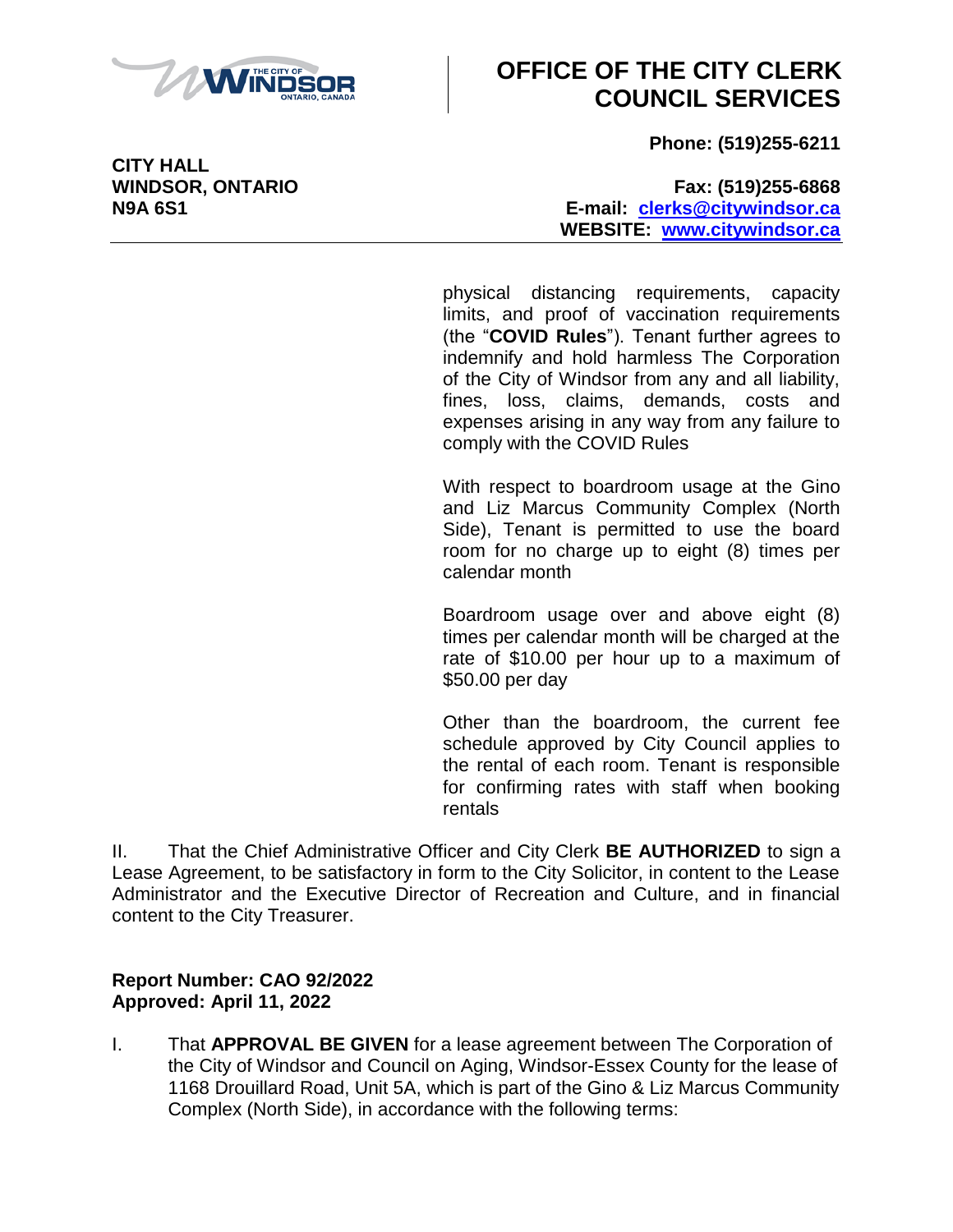

**Phone: (519)255-6211**

**WINDSOR, ONTARIO Fax: (519)255-6868 N9A 6S1 E-mail: [clerks@citywindsor.ca](mailto:clerks@citywindsor.ca) WEBSITE: [www.citywindsor.ca](http://www.citywindsor.ca/)**

### **BASIC TERMS:**

**CITY HALL**

|    | a) Tenant                  | Council on Aging, Windsor-Essex County                                                                                                                                                                                                                                              |                                                      |  |
|----|----------------------------|-------------------------------------------------------------------------------------------------------------------------------------------------------------------------------------------------------------------------------------------------------------------------------------|------------------------------------------------------|--|
|    | b) Commencement Date       | May 1, 2022                                                                                                                                                                                                                                                                         |                                                      |  |
|    | c) Term                    | One (1) year                                                                                                                                                                                                                                                                        |                                                      |  |
|    | d) Termination Date        | April 30, 2023                                                                                                                                                                                                                                                                      |                                                      |  |
|    | e) Leased Premises         | 1168 Drouillard Road, Unit #5A<br>Windsor, Ontario N8Y 2R1                                                                                                                                                                                                                          |                                                      |  |
|    | f) Area of Leased Premises | Useable Space:<br>Common Space:<br><b>Total Rentable Space:</b>                                                                                                                                                                                                                     | 128 square feet<br>56 square feet<br>184 square feet |  |
|    | g) Annual Basic Rent       | \$1,801.36, plus HST                                                                                                                                                                                                                                                                |                                                      |  |
|    | h) Monthly Basic Rent      | \$ 150.11, plus HST                                                                                                                                                                                                                                                                 |                                                      |  |
|    | i) Security Deposit        | None                                                                                                                                                                                                                                                                                |                                                      |  |
| j) | <b>Land Taxes</b>          | Included in gross rent                                                                                                                                                                                                                                                              |                                                      |  |
|    | k) Utilities               | Included in gross rent                                                                                                                                                                                                                                                              |                                                      |  |
|    | I) Permitted Use           | Office / Meeting Space                                                                                                                                                                                                                                                              |                                                      |  |
|    | m) Insurance               | <b>General Liability Insurance</b><br>Minimum Limit \$2,000,000<br>Tenant's Legal Liability Insurance<br>Minimum Limit \$300,000<br>The Corporation of the City of Windsor to be<br>listed as an additional insured, include cross<br>liability and 30 days' notice of cancellation |                                                      |  |
|    | n) Overholding Rental      | \$300.23, per month, plus HST                                                                                                                                                                                                                                                       |                                                      |  |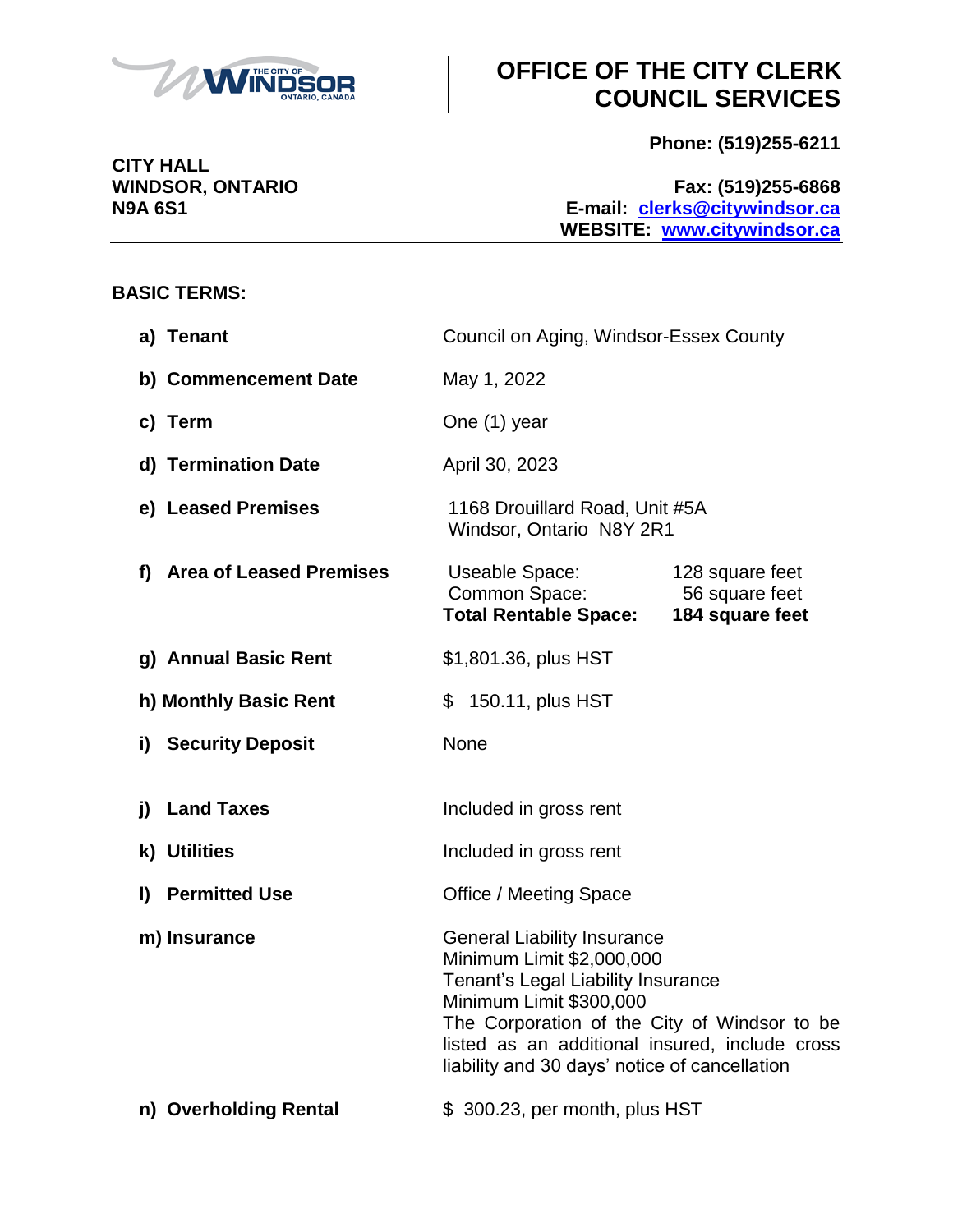

**Phone: (519)255-6211**

**WINDSOR, ONTARIO Fax: (519)255-6868 N9A 6S1 E-mail: [clerks@citywindsor.ca](mailto:clerks@citywindsor.ca) WEBSITE: [www.citywindsor.ca](http://www.citywindsor.ca/)**

- **o) Renewal one** (1) year option to renew upon mutual consent and on the same terms and conditions, save and except rent
- **p) Guarantor** None
- **q) Special Provisions:** Tenant shall comply with the most up-to-date regulations in place under the *Emergency Management and Civil Protection Act*, as amended from time to time, regardless of the frequency of such amendments. Tenant shall also comply with any guidelines and best practices issued by the Province of Ontario or any other governing body in relation to limiting the spread of COVID-19

Tenant acknowledges and assumes responsibility for complying with the *Reopening Ontario (A Flexible Response to COVID-19) Act, 2020*, S.O. 2020, c. 17, as may be amended from time to time, and all regulations, rules, and orders issued thereunder, including, without limitation, any masking requirements, physical distancing requirements, capacity limits, and proof of vaccination requirements (the "**COVID Rules**"). Tenant further agrees to indemnify and hold harmless The Corporation of the City of Windsor from any and all liability, fines, loss, claims, demands, costs and expenses arising in any way from any failure to comply with the COVID Rules

With respect to boardroom usage at the Gino and Liz Marcus Community Complex (North Side), Tenant is permitted to use the board room for no charge up to eight (8) times per calendar month

**CITY HALL**